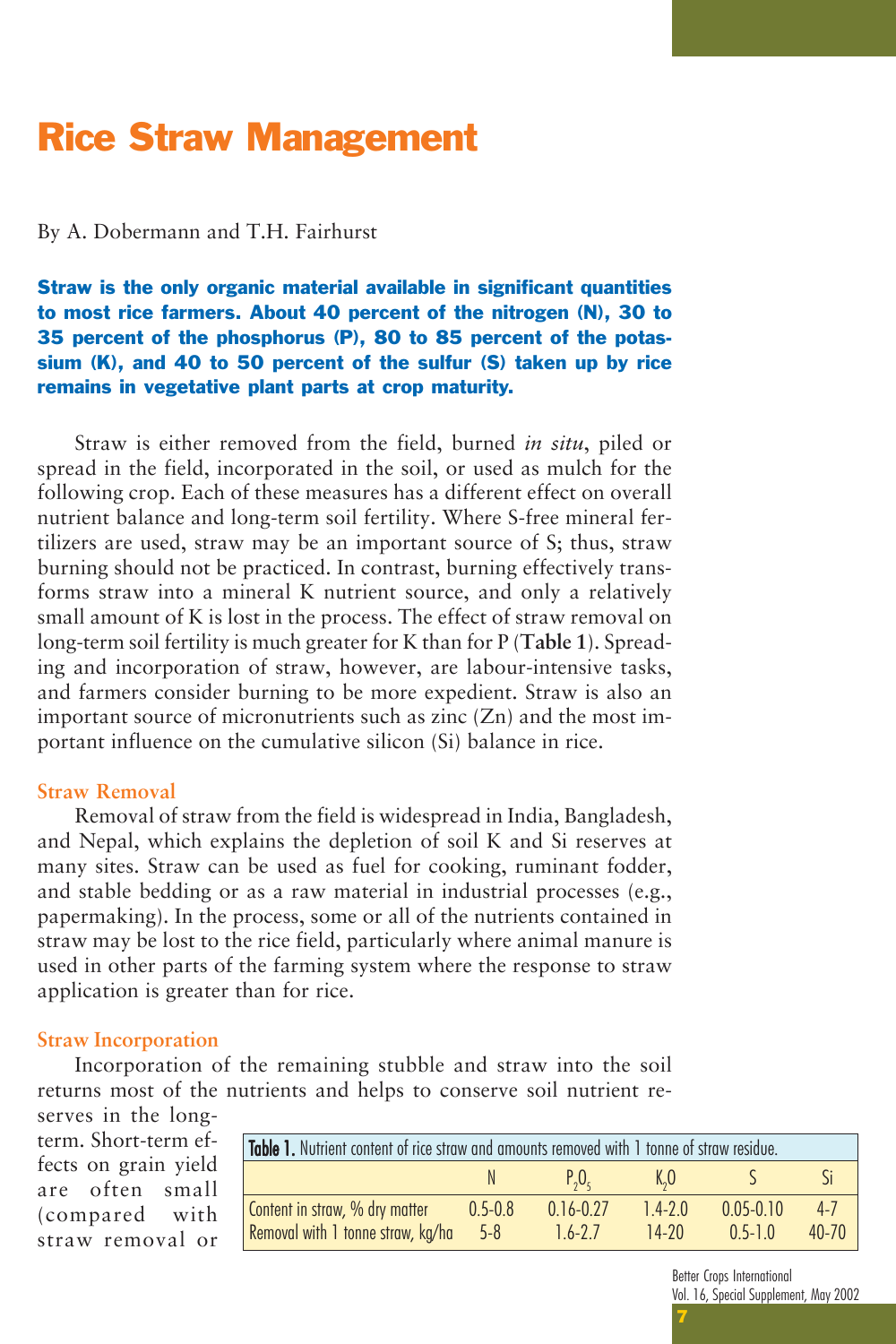burning) but long-term benefits are significant. Where mineral fertilizers are used and straw is incorporated, reserves of soil N, P, K, and Si are maintained and may even be increased. Incorporation of straw and stubble into wet soil (during plowing) results in temporary immobilization of N and a significant increase in methane  $\text{(CH}_{4}\text{)}$  emission from rice paddy, a practice that contributes to greenhouse gases. Incorporation of large amounts of fresh straw is either labour-intensive or requires suitable machinery for land preparation and may result in the build-up of disease problems. Transplanting should be carried out two to three weeks after straw incorporation.

Recent research results from experimental farms indicate that early, dry shallow tillage at 5 to 10 cm depths (to incorporate crop residues and enhance soil aeration during fallow periods) has beneficial effects on soil fertility in intensive rice-rice systems. Shallow tillage of dry soil should be carried out up to two to three weeks after harvest in cropping systems where the dry-moist fallow period between two crops is at least 30 days. Beneficial effects include:

- A more complete carbon (C) turnover is achieved by aerobic decomposition of crop residues (about 50 percent of the C within 30 to 40 days), thereby minimizing negative effects (e.g., phytotoxicity) of the products of anaerobic decomposition on early rice growth.
- Improved soil aeration…i.e., reoxidation of iron  $(Fe^{2+})$  and other reduced substances that accumulate during the flooding period.
- Increased N mineralization and soil P release to the succeeding crop, up to the panicle initiation stage.
- Reduced weed growth during the fallow period.
- Reduced irrigation water requirement during land preparation (i.e., less soil cracking and bypass flow water losses in heavy clay soils).
- Easier wetland preparation (i.e., there is often no need for a second plowing operation).
- Smaller  $CH_4$  emissions compared with straw incorporation during land preparation for the crop.

#### **Burning**

Burning causes almost complete N loss, P losses of about 25 percent, K losses of 20 percent, and S losses of 5 to 60 percent. The amount of nutrients lost depends on the method used to burn the straw. In areas where harvesting has been mechanized (e.g., Thailand, China, and northern India), all the straw remains in the field and is rapidly burned *in situ*; therefore, losses of S, P, and K are small.

In Indonesia and the Philippines, straw is heaped into piles at threshing sites and burned after harvest. The ash is usually not spread on the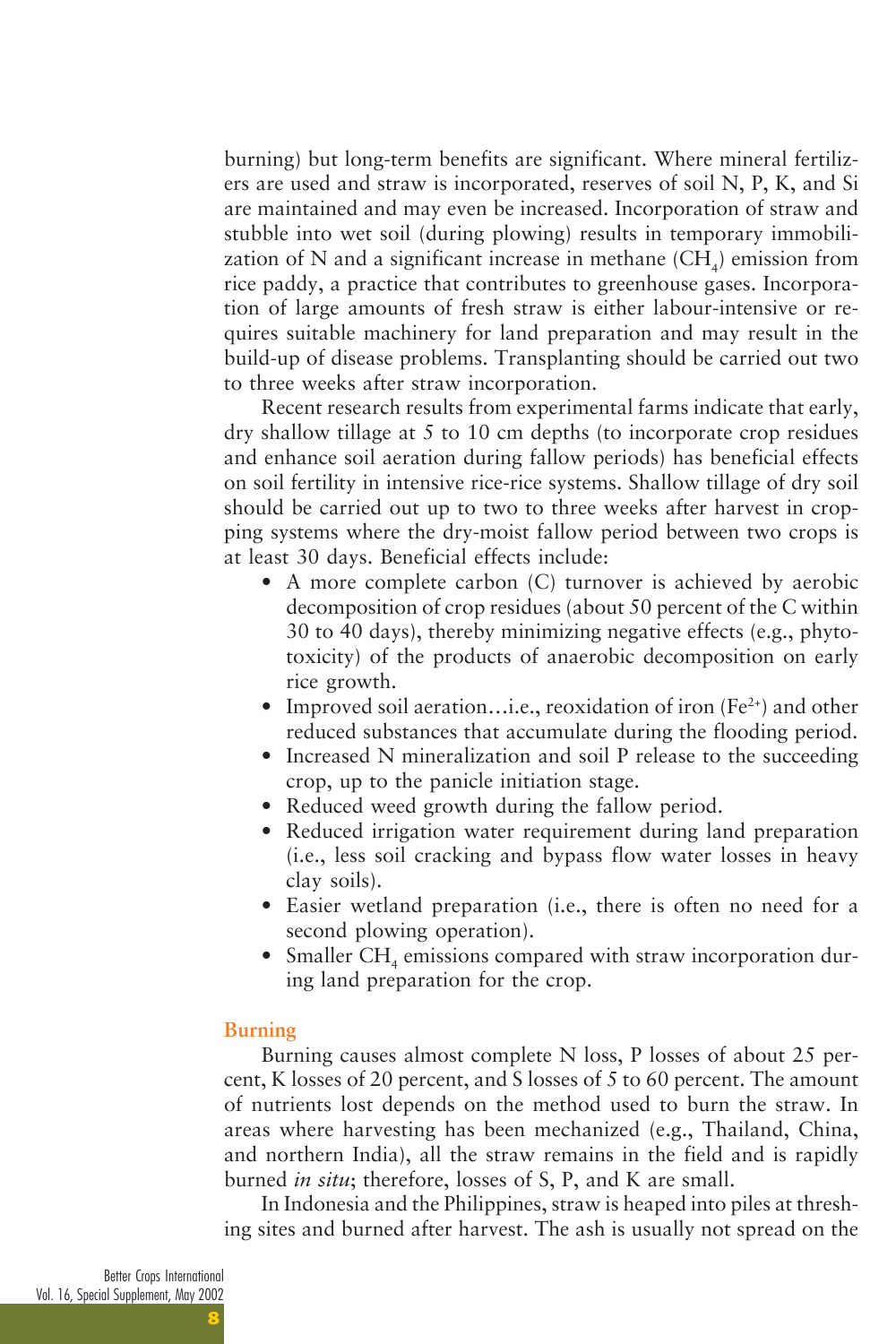field, and this results in large losses of minerals…K, Si, calcium (Ca), magnesium (Mg)…leached from the ash piles, although nutrients contained in the relatively long stubble (30 to 40 cm) remain in the field. Moreover, such a practice results in a significant transfer of nutrients from the periphery of the field to the center, or even from surrounding fields to the center field where, after threshing, the residues are burned. Over time, this practice results in the accumulation of nutrients (K, Si, Ca, Mg) in some parts of the field and nutrient depletion in other parts.

Burning causes atmospheric pollution and results in nutrient loss, but it is a cost-effective method of straw disposal and also helps reduce pest and disease populations that may occur due to reinfection from inoculum in the straw biomass.

#### **Conclusions**

An assessment of farmer straw management practices is an important part of developing fertilizer recommendations. The major impact of straw removal is on the soil K balance. Complete straw removal over several cropping seasons without replenishing soil K with mineral fertilizer is likely to lead to increased incidence of K deficiency.

*Dr. Dobermann is Associate Professor, University of Nebraska, Lincoln, and formerly Soil Nutrient Specialist with IRRI; e-mail: adobermann2@unl.edu. Dr. Fairhurst is Director, PPI/PPIC East and Southeast Asia Program, Singapore.*

#### **Further reading**

- Ponnamperuma, F.N. 1984. Straw as a source of nutrients for wetland rice. Organic matter and rice. Manila (Philippines): International Rice Research Institute. p. 117–136.
- Qi-Xiao W. 1984. Utilization of organic materials in rice production in China. Organic matter and rice. Manila (Philippines): International Rice Research Institute. p. 45–56.
- Singh, Y., B. Singh, M.S. Maskina, and O.P. Meelu. 1988. Effect of organic manures, crop residues, and green manure (*Sesbania aculeata*) on nitrogen and phosphorus transformations in a sandy loam soil at field capacity and under waterlogged conditions. Biol. Fert. Soils 6:183–187.
- Ventura, W.B., and J.K. Ladha. 1997. Sesbania phosphorus requirements when used as biofertilizer for long-term rice cultivation. Soil Sci. Soc. Am. J. 61:1240–1244.
- Verma, T.S., and R.M. Bhagat. 1992. Impact of rice straw management practices on yield, nitrogen uptake, and soil properties in a wheat-rice rotation in northern India. Fert. Res. 33:97–106.
- Witt, C., K.G. Cassman, J.C.G. Ottow, U. Biker. 1998. Soil microbial biomass and nitrogen supply in an irrigated lowland rice soil as affected by crop rotation and residue management. Biol. Fert. Soils 28:71–80.

9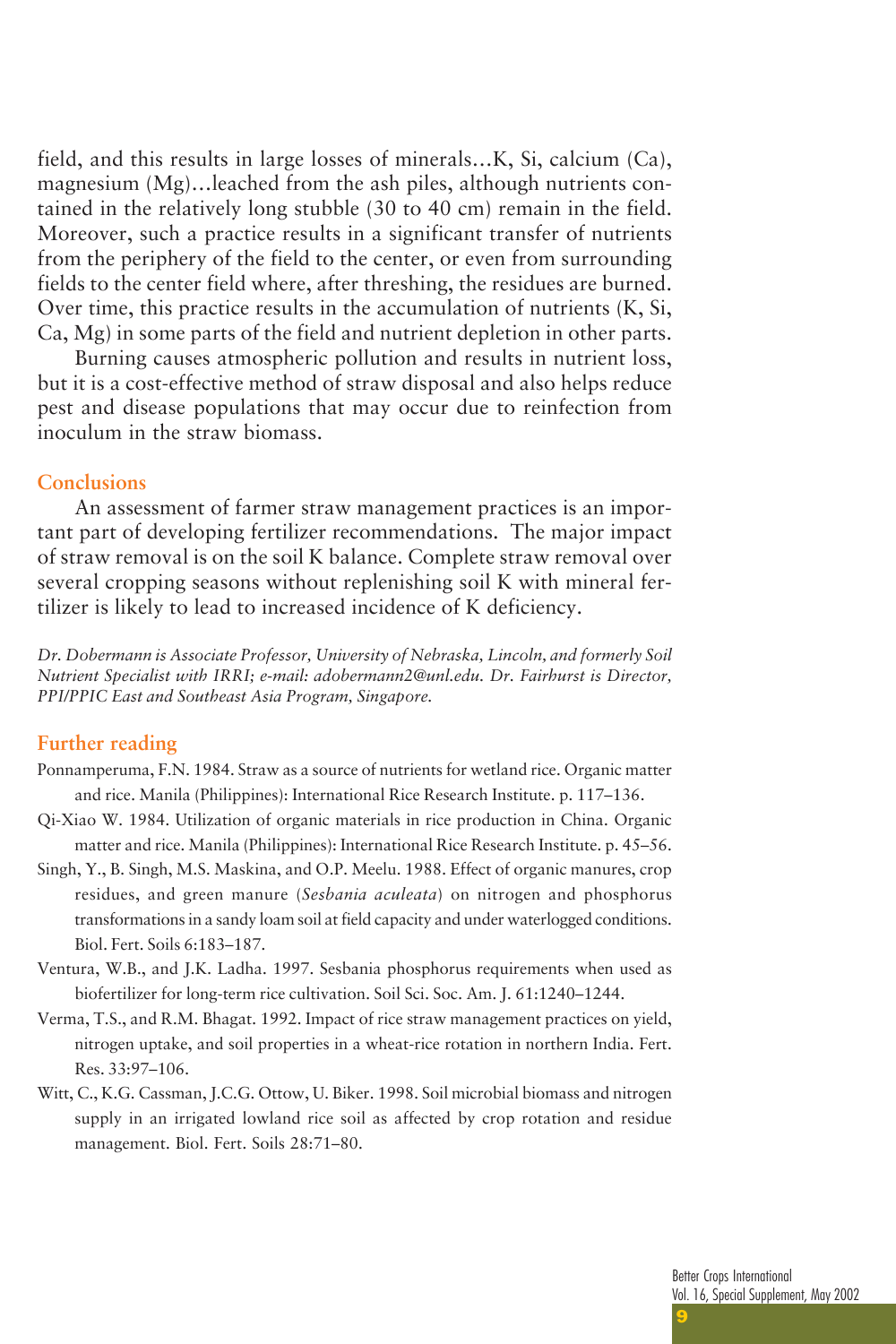# Rice Fact File

**Origin**—Domesticated in Africa (*Oryza glaberrima*) and Asia (*Oryza sativa*). Several centres of origin have been proposed for *O. sativa*, including India and northern Thailand. Evidence points to the Yangzi Valley in southern China as one site of origin for domesticated rice.

**Botany**—Rice is a grass (*Gramineae*) and belongs to the genus *Oryza* (meaning oriental). *Oryza sativa* is grown in a wide range of environments from the equatorial tropics to sub tropical mid-latitudes, from lowland paddy fields to high altitude terraces, and from swamps to upland rice fields.

**Cultivars**—Since the introduction of modern varieties in the 1960s, most paddy rice farmers cultivate short straw, nitrogen (N)-responsive varieties with multiple pest resistance. Local varieties are more common in upland, rainfed, and deep-water rice environments. Improved germplasm for some of these environments is now available.

**Harvest part**—In upland rice fields, the ripe panicle is removed with a special knife concealed in the palm of the harvester's hand, and straw is left standing. In paddy rice fields, rice is harvested with a sickle or mechanical harvester, and the panicle together with a portion of the stem is removed. The amount of stem removed depends on the threshing method used and farmer requirement for straw as livestock bedding, fuel or mulch.

**Life cycle**—The growing season of some traditional varieties is about 260 days, but is between 90 to 110 days for most modern varieties. Shortening the growing season is a key factor in increasing cropping intensity (crops/ha/yr). Crop maturation is extended under conditions where phosphorus (P) or other nutrients are deficient.

**Maximum yield**—At present, the genetic yield barrier for inbred varieties in irrigated rice systems is about 10 t/ha. Under best management practices in favourable environments, farmers are able to achieve yields of greater than 8 t/ha. To meet future food demand, short duration varieties with a yield potential of 15 t/ha will be required. Some researchers argue that the rice plant's radiation conversion factor of 2.6 to 2.9 g/MJ (megajoule) may not be sufficient to reach such yields. The possibility of incorporating  $C_4$  plant physiological characteristics into rice to increase yield potential is presently under consideration.

**Nutrient removal**—Nutrient balance is strongly affected by straw management. Straw contains more than 85 percent of the potassium (K) contained in the above-ground biomass. Thus, much greater amounts of K must be applied to maintain the soil supply where straw is removed from the field. Removal of N and P is mostly associated with grain harvest.